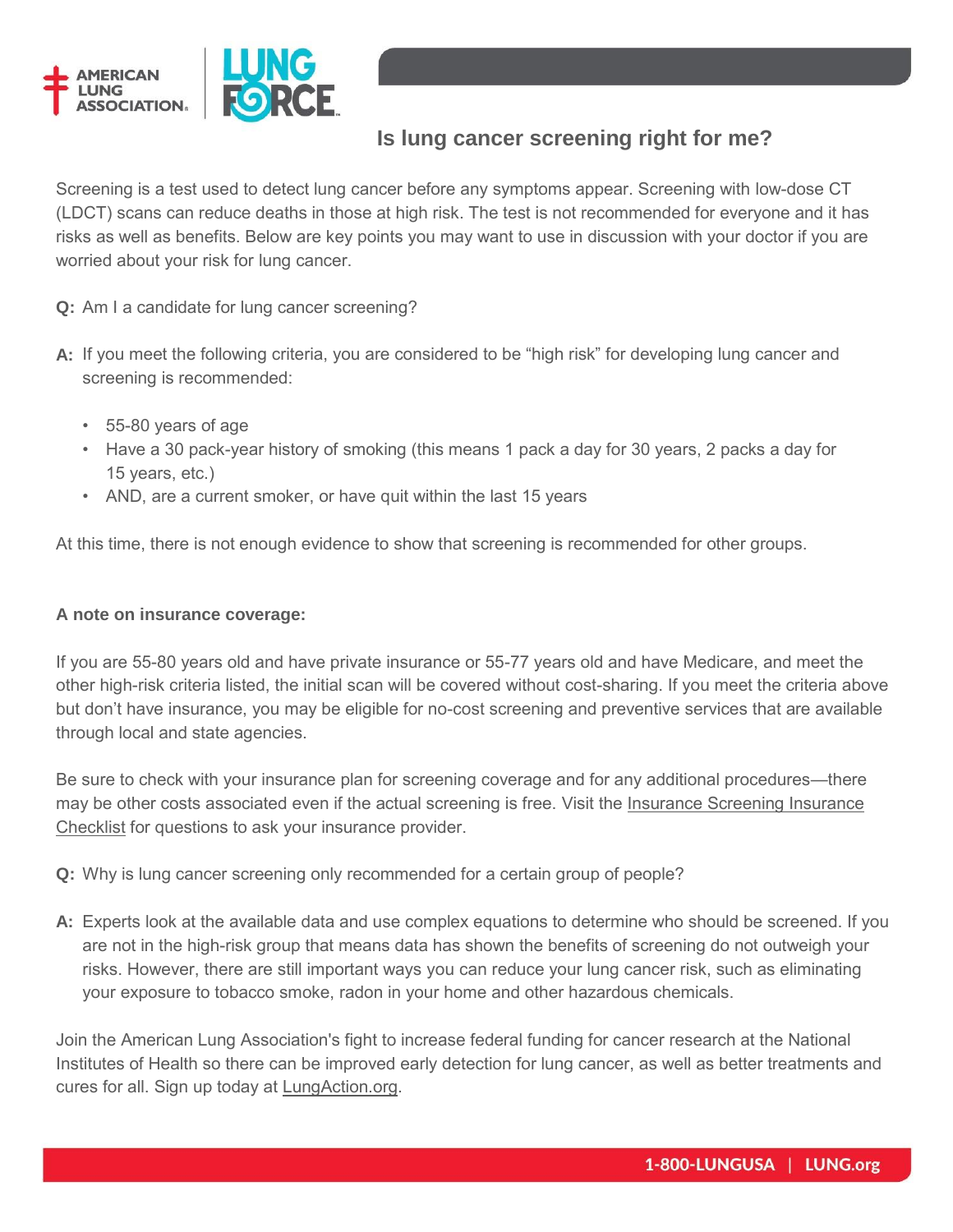



**Q:** How can I reduce my lung cancer risk if I am not a candidate for screening?

**A:** 

- The best way is to never smoke or stop smoking now. If you are still smoking, talk to your doctor or contact the Lung HelpLine (1-800-LUNGUSA) about ways to help you quit smoking. Visit [Lung.org/quitsmoking](http://www.lung.org/quitsmoking) for more information.
- Avoid exposure to secondhand smoke.
- Test your home for radon, an odorless gas that causes lung cancer. Radon can be found in any home. If your home tests high for radon, take steps to repair your home to remove the radon. A certified radon contractor can fix the problem. Learn more at [Lung.org/radon.](http://www.lung.org/radon)
- Make sure you are safe around hazardous materials in the workplace and at home.
- **Q:** Should I get an LDCT scan to screen for lung cancer?
- **A:** If you are at high risk, talk with your doctor about getting an LDCT scan to screen for lung cancer. Screening for lung cancer may save your life. Discuss your complete health history and ask for a clear explanation about the possible benefits and risk. There are some risks and not everyone should be screened for lung cancer. Only low-dose CT scans are recommended for screening. Chest x-rays are not recommended for lung cancer screening.
- **Q:** What happens if I choose to get an LDCT scan for lung cancer?
- **A:** There is some radiation risk with an LDCT scan and you may need to have additional tests and procedures. You should go to a hospital or screening center that has a team of experts who will clearly explain the procedure to you. The team should tell you about all the risks and benefits of the screening. They should also discuss what the results can mean and how they will follow up with you after the initial screening.
- **Q:** What do results mean?
- **A:** A "positive" result means that the LDCT scan shows something is abnormal. This could mean lung cancer. It could also mean some other condition. You may need to have additional procedures to find out exactly what is abnormal. If you do have lung cancer or some other condition, your doctor and the team of experts should discuss all possible treatment options with you.

 A "negative" result means there were no abnormal findings at this time and on this LDCT scan. It does not mean you absolutely do not have lung cancer. It does not mean that you will never get lung cancer. Your doctor should discuss when and if you should be tested again.